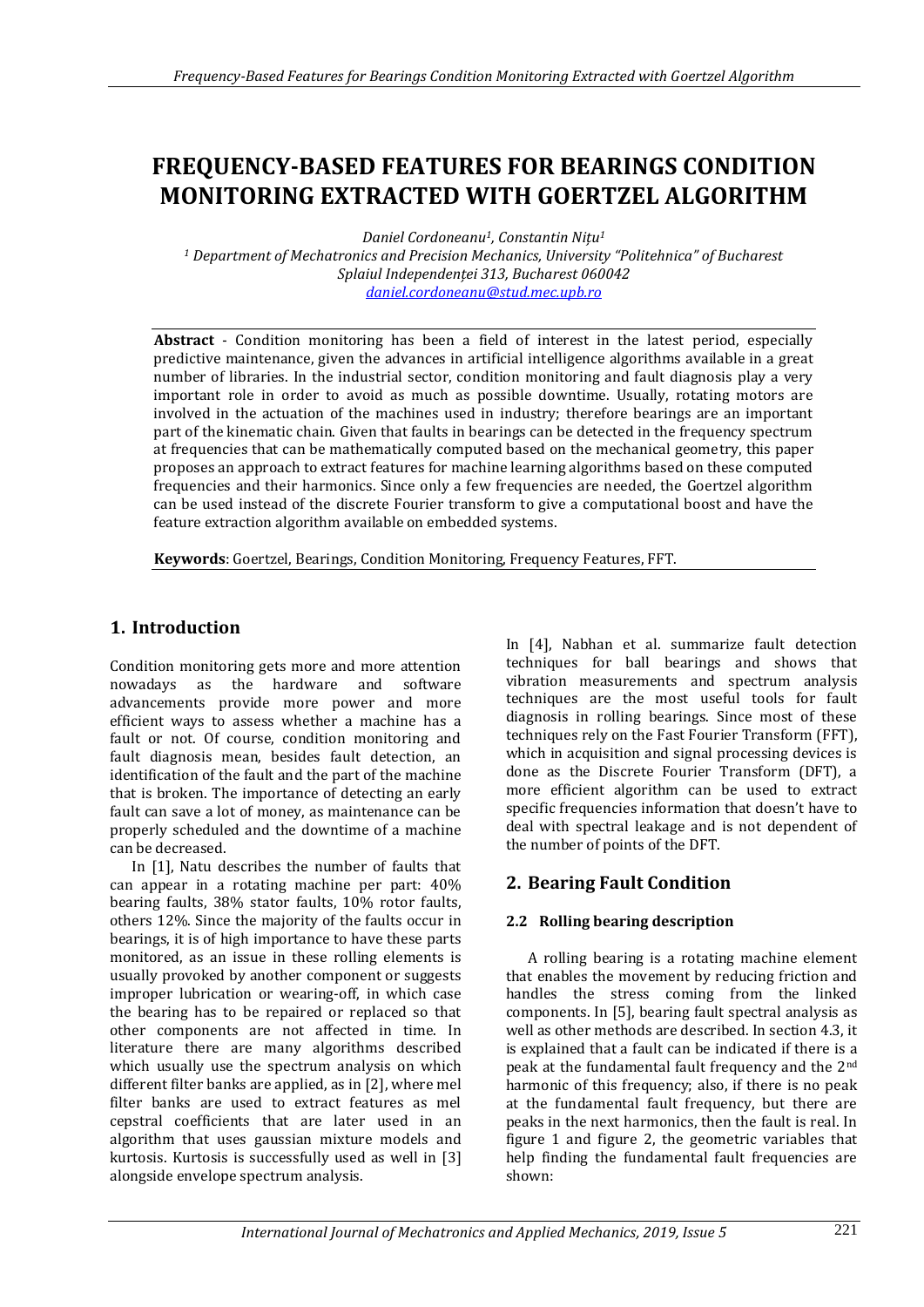

*Figure 1: Bearing elements*



*Figure 2: Bearing ball*

## **2.3 Types of faults in bearings**

Given the geometries in the above figures, in [5] the causes of the bearing failures are described: bad lubrication, heavier load than expected, wear off because of time, misplacement of shaft, etc. Initially, bearing fatigue results in shear stresses below the load-carrying surface. In time, these shears turn to cracks in the exterior surface and as the load goes over them, fragments are ripped apart from the bearing. This type of fault is usually assessed through vibrations since mechanical waves that are produced by the cracks get higher amplitude as time goes. Surface distress is another type of fault that can produce cracks and it's usually provoked by improper lubrication or heavier load.

To diagnose properly a bearing fault, the following bearing frequencies can be calculated:

- Ford = Frequency Outer Race Defect
- $\bullet$  F<sub>ird</sub> = Frequency Inner Race Defect
- $\bullet$  F<sub>bd</sub> = Frequency Ball Defect
- $\bullet$  F<sub>c</sub> = Frequency Cage

Based on figure 1, we can determine the following variable as the pitch diameter:

$$
P_d = \frac{D_1 + D_2}{2} \tag{1}
$$

The above described frequencies can be computed as follows:

$$
F_{ord} = \frac{nf_{rotation}}{120} \left( 1 - \frac{B_d \cos(\beta)}{P_d} \right) \tag{2}
$$

$$
F_{\text{ird}} = \frac{n f_{\text{rotation}}}{120} \left( 1 + \frac{B_d \cos(\beta)}{P_d} \right) \tag{3}
$$

$$
F_{bd} = \frac{f_{rotation}}{60} * \frac{P_d}{B_d} \left[ 1 - \left( \frac{B_d \cos(\beta)}{P_d} \right)^2 \right] \tag{4}
$$

$$
F_c = \frac{f_{rotation}}{120} \left( 1 - \frac{B_d \cos(\beta)}{P_d} \right)
$$
 (5)

Where:

- n is the number of balls
- $\bullet$  B<sub>d</sub> is the ball diameter
- $\cdot$  β is the contact angle
- frotation is the rotation frequency of the shaft in RPM

Further, these base frequencies and their multiples will be of interest when computing the DFT magnitude using the Goertzel algorithm.

## **3. Goertzel Algorithm**

#### **3.2 Standard Goertzel algorithm**

As shown in [6] by Sysel & Rajmic, the original algorithm described by Goertzel in [7] that computes the DFT term of a signal  $x[n]$  with length N can be treated as a discrete linear convolution between the signal  $x[n]$  and  $h_k[n]$  so that if the result of the convolution is  $y_k[n]$ , then:

$$
y_k[m] = \sum_{n=0}^{N-1} x[n] e^{j2\pi k \frac{m-n}{N}} u[m-n]
$$
 (6)

Equation (6) is derived from the fact that  $h_k$  can be expressed as:

$$
h_k[l] = e^{j2\pi k \frac{l}{N}} u[l] \tag{7}
$$

As Sysel and Rajmic further show in their paper, equation (6) can be treated as an IIR linear system with the impulse response  $h_k[n]$ ; the output sample N of this filter is the desired DFT component. Described as a second order IIR filter using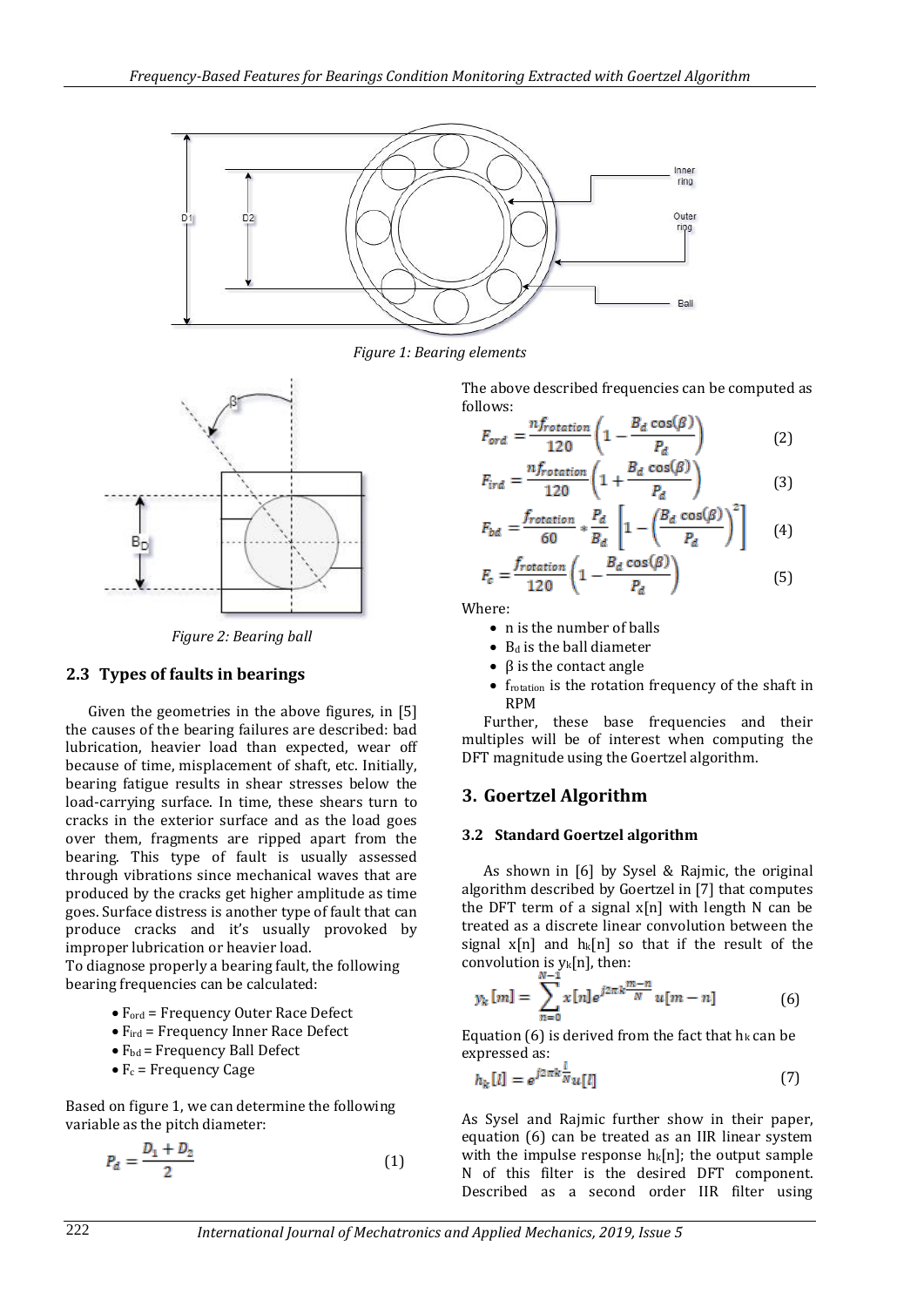differences, the equation of the filter can be written using state variables:

$$
s[n] = x[n] + 2\cos\left(\frac{2\pi k}{N}\right)s[n-1] - s[n-2] \tag{8}
$$

With the final output being:

$$
y_k[n] = s[n] - e^{-j\frac{2\pi k}{N}} s[n-1]
$$
 (9)

As the author himself mentioned, only N multiplications and 2N additions are needed.

#### **3.3 Goertzel algorithm compared to the DFT**

There are multiple advantages of the Goertzel algorithm over the DFT under certain conditions. If K < 4/7N [6], where K is the number of frequencies in which we're interested in, then the Goertzel algorithm is superior in computation speed to the DFT.

Another advantage of the Goertzel algorithm is that one can inspect a signal of length N without bothering that N is a power of 2 (case in which DFT is computationally fast).

Also, while inspecting the spectrum, based on the sampling frequency and the number of samples we don't always have the correct magnitude of a certain frequency since it can't be represented by the DFT due to spectral leakage (e.g. if we have a sampling frequency of 12 kHz with 1024 number of points, the frequency per bin of the DFT would be 12kHz / 1024 = 11.71 Hz per bin so that if we want to know the magnitude of the sinusoid with a period of 115 Hz, this would be leaked to the neighboring frequency bins of 117.1 Hz and 105.39Hz).

#### **3.4 Generalized Goertzel algorithm**

With a small computation expense, in [6] a generalized Goertzel algorithm is proposed that can use K as a real number, not only as an integer. This is helpful in bearing fault diagnosis case because the frequencies computed will most probably be real numbers since the cosine function is involved and also division to different numbers of different quantities.

# **4. Feature Extraction and Results**

## **4.2 Proposed algorithm**

The proposed algorithm in this paper is a very simple one, yet it's one that can be computationally efficient and can be used to extract features for a machine learning algorithm, be it a multi-class identifier like a neural network or just an anomaly detection algorithm using gaussian distribution to assess whether the values recorded in the harmonics of the fault frequencies are part of the side

probabilities of the normal distribution. The algorithm can be described in the following steps:

- Find the rotation frequency of the system that rotates the bearing
- Find the specifications of the bearing to be monitored
- Compute the frequencies described in (2), (3), (4), (5)
- Compute the harmonics of the frequencies up to 10 harmonics (as described [5], the magnitudes should rise in up to the 4th harmonic, but it's echoes should be visible in the higher spectrum as well)
- Apply the Goertzel algorithm on the computed frequencies to extract the DFT components and computer the squared length of the vector described by the components
- Split the computed harmonics per fault or use them all as features, depending on the chosen machine learning algorithm

In figure 3 we can see the flowchart for the algorithm.



*Fig. 3. Algorithm flowchart*

## **4.3 Experimentation**

To check the algorithm's results, the data obtained in the experimentation done by Lou and Loparo in [8] was used. The data comes from Rockwell Science Center and it's available on [9]. For the experiments, a 2 hp Reliance Electric motor was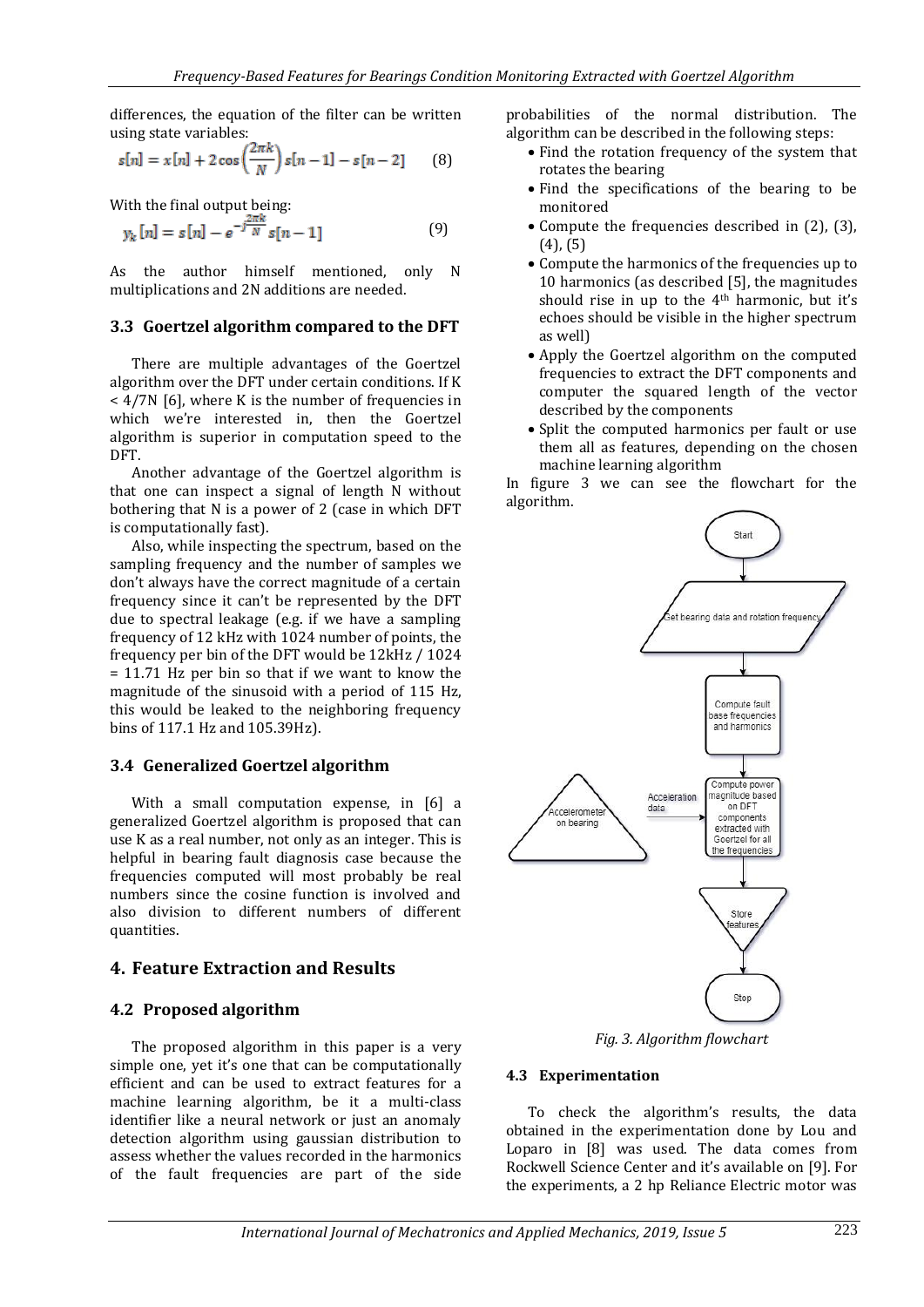used and acceleration data was fetched from the motor bearings.

Faults were made to the motor bearings using electro-discharge machining (EDM). Faults diameters ranged from 0.007 to 0.040 inches and data acquisition was made at 12 kHz for bearings in normal conditions and faulty conditions at different speeds of the motor. Also, tables with fault frequencies are available directly on this resource so that the computations were easily made. Two bearings were used on the drive end and fan end.

The proposed algorithm will be applied on the drive end bearing (6205-2RS JEM SKF, deep groove ball bearing), for a motor speed of 1797 rpm.

In table 1, the bearing's data is presented and in table 2 the fault frequencies for 1797 rpm:

|                   |         | Table 1. Bearing data in mm |                   |       |  |
|-------------------|---------|-----------------------------|-------------------|-------|--|
| Inside            | Outside | Thickness Ball              |                   | Pitch |  |
|                   |         |                             |                   |       |  |
| diameter diameter |         |                             | diameter diameter |       |  |
| 25                | 52      | 15                          | 7.94              | 39.03 |  |

| Table 2. Bearing fault frequencies (Hz) for 1797 rpm |        |              |       |  |
|------------------------------------------------------|--------|--------------|-------|--|
| $\rm{Ford}$                                          | Find   | $F_{\rm bd}$ | $F_c$ |  |
| 107.36                                               | 162.18 | 141.16       | 11.92 |  |

To be noted that in the data analysis, since there were no cage faults, the  $F_c$  was ignored.

#### **4.4 Results**

The goal in fault diagnosis is to detect the fault as early as possible, so the important data is the one for the faults with the diameter of 0.007 inches. However, also the 0.014 faults were added for comparison.

In the following figures, ball fault, inner race fault and outer race fault data is shown in comparison with the normal data. The original data was split into batches of 5000 points each which is the equivalent of 0.41 ms. Here we can see that the Goertzel algorithm has no restriction regarding the number of points, nor the computed frequencies.



*Fig. 4. Ball fault and normal data in 0.007 inches fault diameter*



*Fig. 5. Ball fault and normal data in 0.014 inches fault diameter*



*Fig. 6. Inner race fault and normal data in 0.007 inches fault diameter*



*Fig. 7. Inner race fault and normal data in 0.014 inches fault diameter*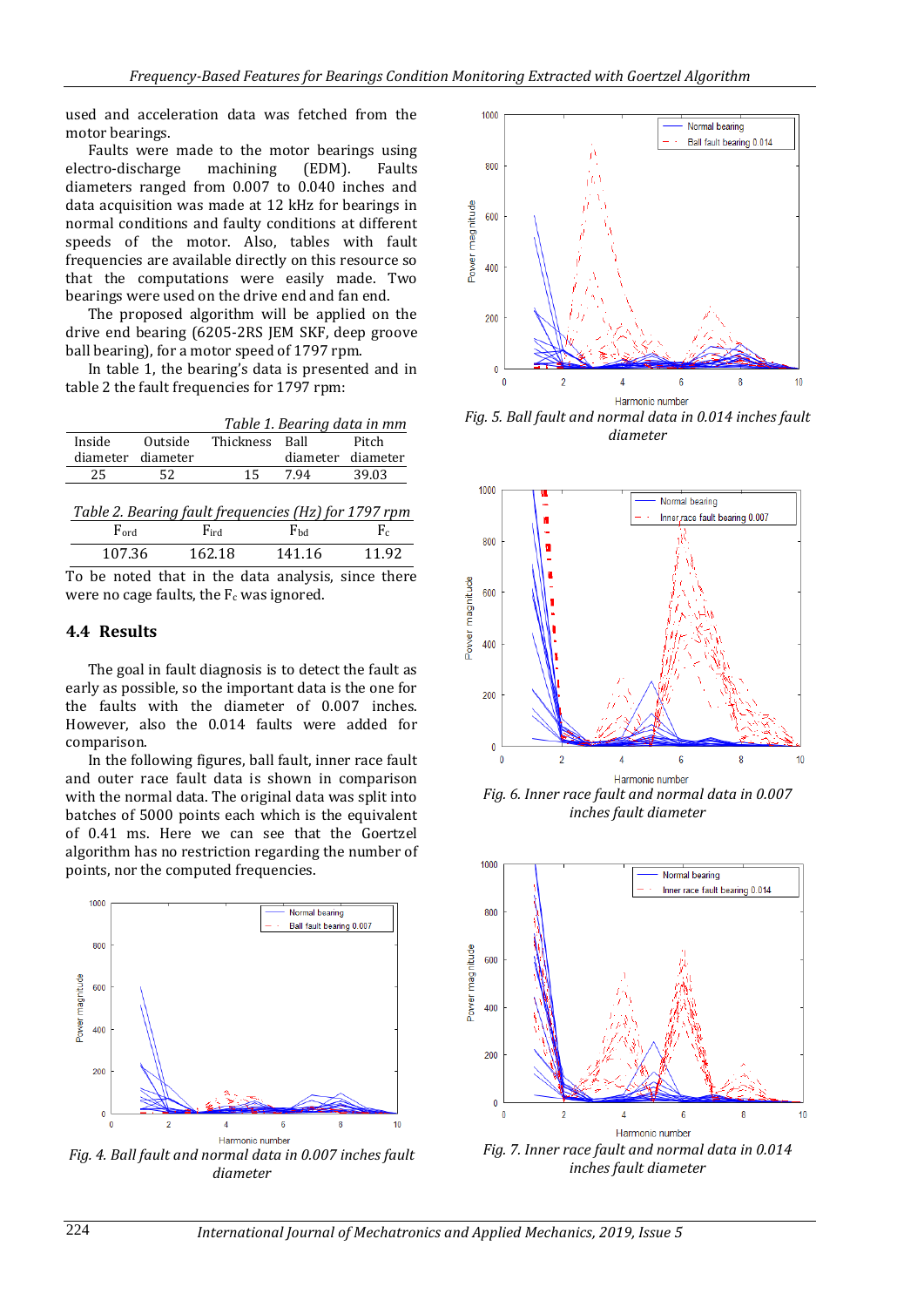

*Fig. 8. Outer race fault and normal data in 0.007 inches fault diameter*



*Fig. 9. Outer race fault and normal data in 0.014 inches fault diameter*

# **4.5 Evaluating the features with a simple probabilistic model**

For evaluating the features, an anomaly detection algorithm is proposed to check if these features have a Gaussian distribution.

By computing the mean vector and the covariance matrix, the probability density function of the multivariate Gaussian distribution can be computed.

Using only the normal data to train the model, the probability histogram would look like in figure 10:



*Fig. 10. Anomaly detection model*

*International Journal of Mechatronics and Applied Mechanics, 2019, Issue 5* 225